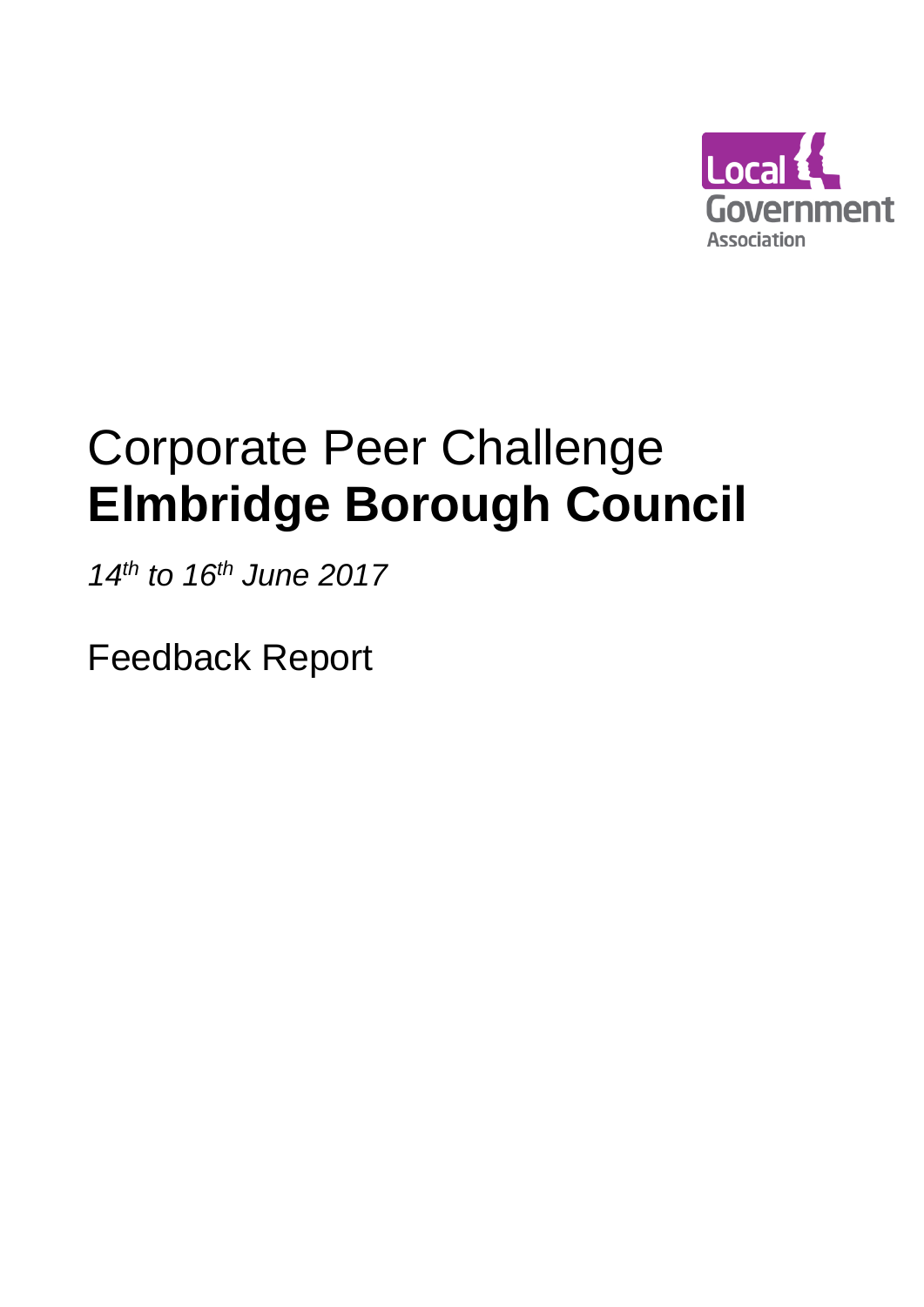# **1. Executive Summary**

Elmbridge Borough Council (EBC) is recognised as being a high performing council, with a longstanding good reputation and a strong track record, particularly on financial management. Resident satisfaction is very high and EBC delivers services that are valued by residents, including some not typically led by district councils, for example community centres.

The council has a well-respected senior officer team and passionate and enthusiastic cabinet members who are on top of their portfolios. Overview and scrutiny is generally seen to be effective and makes a positive contribution to the council. EBC benefits from having committed and enthusiastic staff, with a very positive culture across the council, and staff are keen to step up and take on more responsibility.

It was clear to the peer team that the administration is ambitious for Elmbridge. In its first year the new administration made a deliberate choice to focus on a small number of tangible and visible priorities to demonstrate to residents what can be delivered. The cabinet is now turning its attention to longer-term strategic goals for the borough. The council is starting to develop a new 5 year vision, which provides an ideal opportunity to clarify priorities for Elmbridge as a whole that are strategic in scope, and local in impact. The process to develop that vision is an opportunity to bring together members, officers, partners, and the community to shape the vision.

The council has a comparatively healthy financial position and this presents an opportunity for EBC to take bold decisions to secure the financial sustainability of the council for the future, working on a three-year forward plan. This work should involve determining the council's political and managerial appetite for further commercialisation, income generation and use of assets.

The council is seen as a good and trusted partner, and there is an appetite from partners for the council to provide greater leadership of place. To help with this, the council could consider how it undertakes strategic thinking and horizon scanning in a holistic way, as well as focusing on short term delivery and local areas. It would be helpful for EBC to consider re-establishing a strategic partnership vehicle that could serve this purpose and create opportunities for partners to come together to talk to each other, as well as the council.

Working relations between senior officers and members are generally positive. However there is a need to develop greater clarity on roles and responsibilities to ensure the effectiveness of these relationships are maximised.

The council has made a great deal of progress on economic development. This work could be given greater visibility, both within the council and outside, with greater read across to other policy areas to demonstrate the interdependencies between economic development and those policy areas. These might include, for example, housing, transport, leisure, tourism, and bringing forward infrastructure such as broadband. EBC would benefit from bringing greater clarity to the ambition and strategy for Elmbridge's economy, by developing a clear written, economic development strategy that dovetails with the new vision that is in train, and that seeks to link up other council priority workstreams. It is also important to continue to increase member involvement in economic development plans and activity.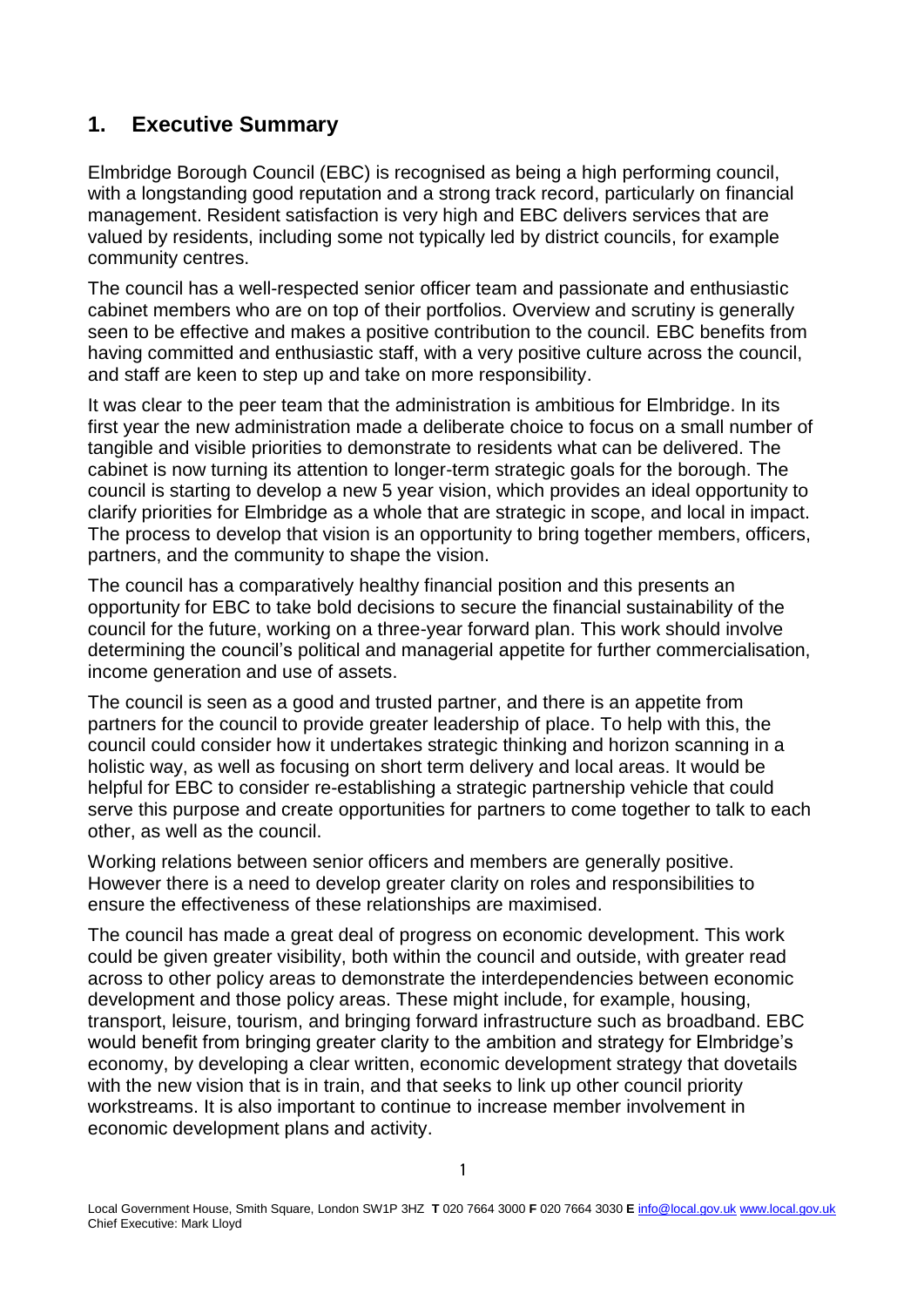The peer team was impressed by the wide range of good practice it saw across EBC. It is important that the council lets others know about these strengths, both internally and across the local government sector.

Finally, there are opportunities for the council to be more proactive to get the best deal for Elmbridge, by being clear about what is needed to achieve the council's ambitions for the borough and making the case to secure that support. This can include acting as an advocate on behalf of local people to take forward wider issues of concern to residents, especially if these are issues that do not fall within the remit of the borough council.

# **2. Key recommendations**

There are a range of suggestions and observations within the main section of the report that will inform some 'quick wins' and practical actions, in addition to the conversations onsite, many of which provided ideas and examples of practice from other organisations. The following are the peer team's key recommendations to the council:

- 1. **Maximise the opportunities presented by the new 5 year vision work** Use this project to bring together council members, officers, partners and residents to develop a clear set of priorities for the future of Elmbridge. Ensure that the resulting vision captures the principle of being both strategic in scope, and local in impact.
- 2. **Capitalise on the council's healthy financial position to continue to plan for the future –** Take the opportunity now, while the financial position is robust, to make the clear and bold decisions which secure financial sustainability of the council for the future, working on a three-year forward plan.
- **3. Determine the council's appetite for commercialisation, income generation and use of assets.** Ensure that there is political and managerial clarity about the council's appetite, and identify skills needed and any gaps to be filled to deliver against this ambition.
- 4. **Bring greater clarity to the ambition and strategy for Elmbridge's economy** Develop a clear written, economic development strategy linked to the new vision that seeks to link up other council priority workstreams and engages relevant partners.
- 5. **Put Elmbridge on the map** There is a lot of good practice across the council. It is important that the council lets others know about it, internally, across the local government sector, and beyond.
- 6. **Bang the table to get a better deal for Elmbridge –** Be clear about what is needed to achieve the council's ambitions for the borough and be proactive in making the case to secure that support.

# **3. Summary of the Peer Challenge approach**

# **The peer team**

Peer challenges are delivered by experienced elected member and officer peers. The make-up of the peer team reflected Elmbridge's requirements and the focus of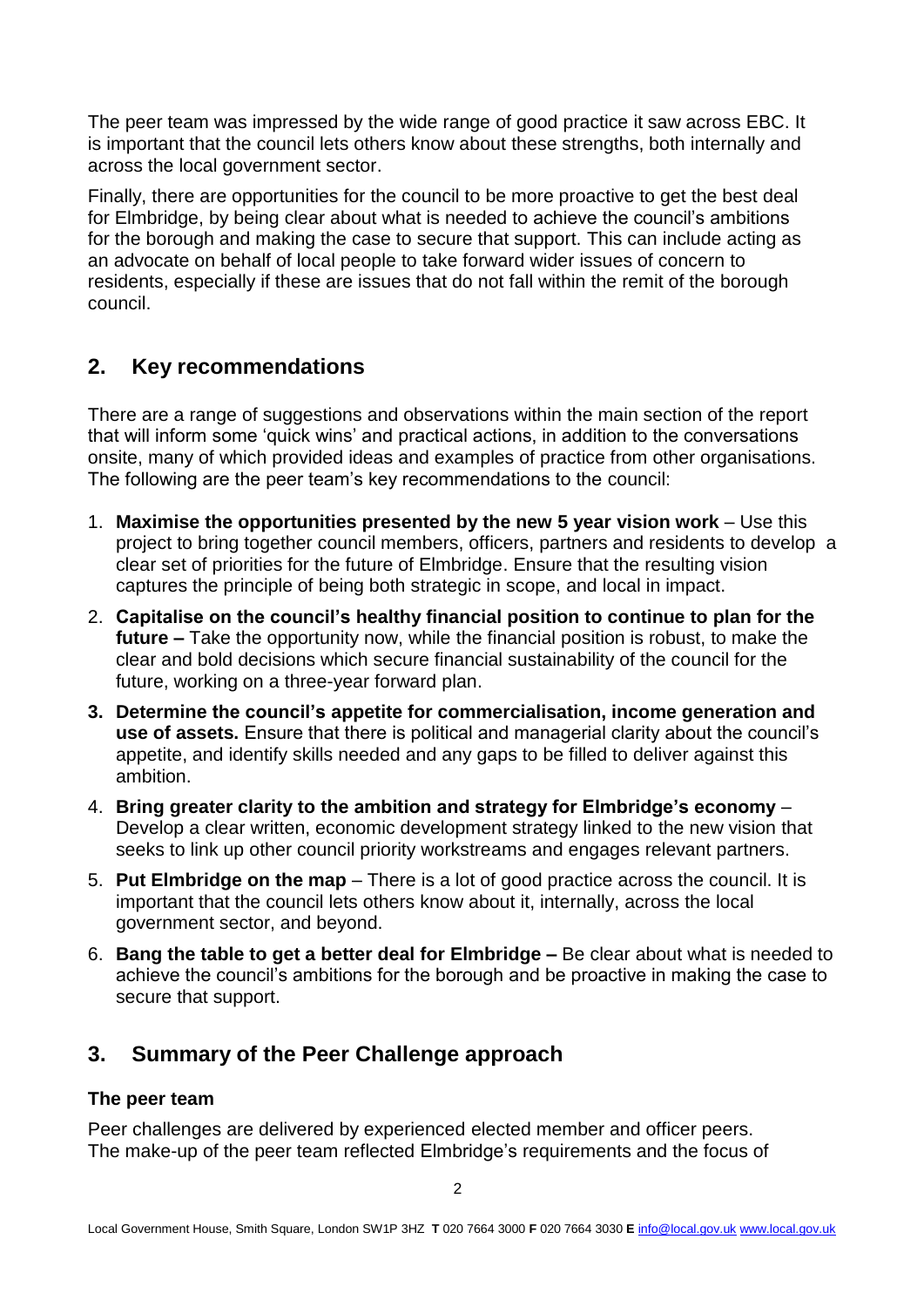the peer challenge. Peers were selected on the basis of their relevant experience and expertise and agreed with the council. The peers who delivered the peer challenge at Elmbridge Borough Council were:

- James Blake, Chief Executive, St Albans & District Council
- Cllr Mike Haines, Leader of Independent Group, Teignbridge District Council
- Cllr Fran Wilson, Leader, Maidstone Borough Council
- Karl Dalgleish, Director, KADA Research Ltd
- Ellie Greenwood, Senior Advisor, Local Government Association
- Kate Herbert, Programme Manager, Local Government Association

# **Scope and focus**

The peer team considered the following five questions which form the core components looked at by all Corporate Peer Challenges cover. These are the areas we believe are critical to councils' performance and improvement:

- 1. **Understanding of the local place and priority setting**: Does the council understand its local context and place and use that to inform a clear vision and set of priorities?
- 2. **Leadership of Place**: Does the council provide effective leadership of place through its elected members, officers and constructive relationships and partnerships with external stakeholders?
- 3. **Organisational leadership and governance**: Is there effective political and managerial leadership supported by good governance and decision-making arrangements that respond to key challenges and enable change and transformation to be implemented?
- 4. **Financial planning and viability**: Does the council have a financial plan in place to ensure long term viability and is there evidence that it is being implemented successfully?
- 5. **Capacity to deliver**: Is organisational capacity aligned with priorities and does the council influence, enable and leverage external capacity to focus on agreed outcomes?

In addition to these questions, EBC asked the peer team to provide feedback on the council's approach to **economic development**.

# **The peer challenge process**

It is important to stress that this was not an inspection. Peer challenges are improvement focussed and tailored to meet individual councils' needs. They are designed to complement and add value to a council's own performance and improvement planning. The process is not designed to provide an in-depth or technical assessment of plans and proposals. The peer team used their experience and knowledge of local government to reflect on the information presented to them by people they met, things they saw and material that they read.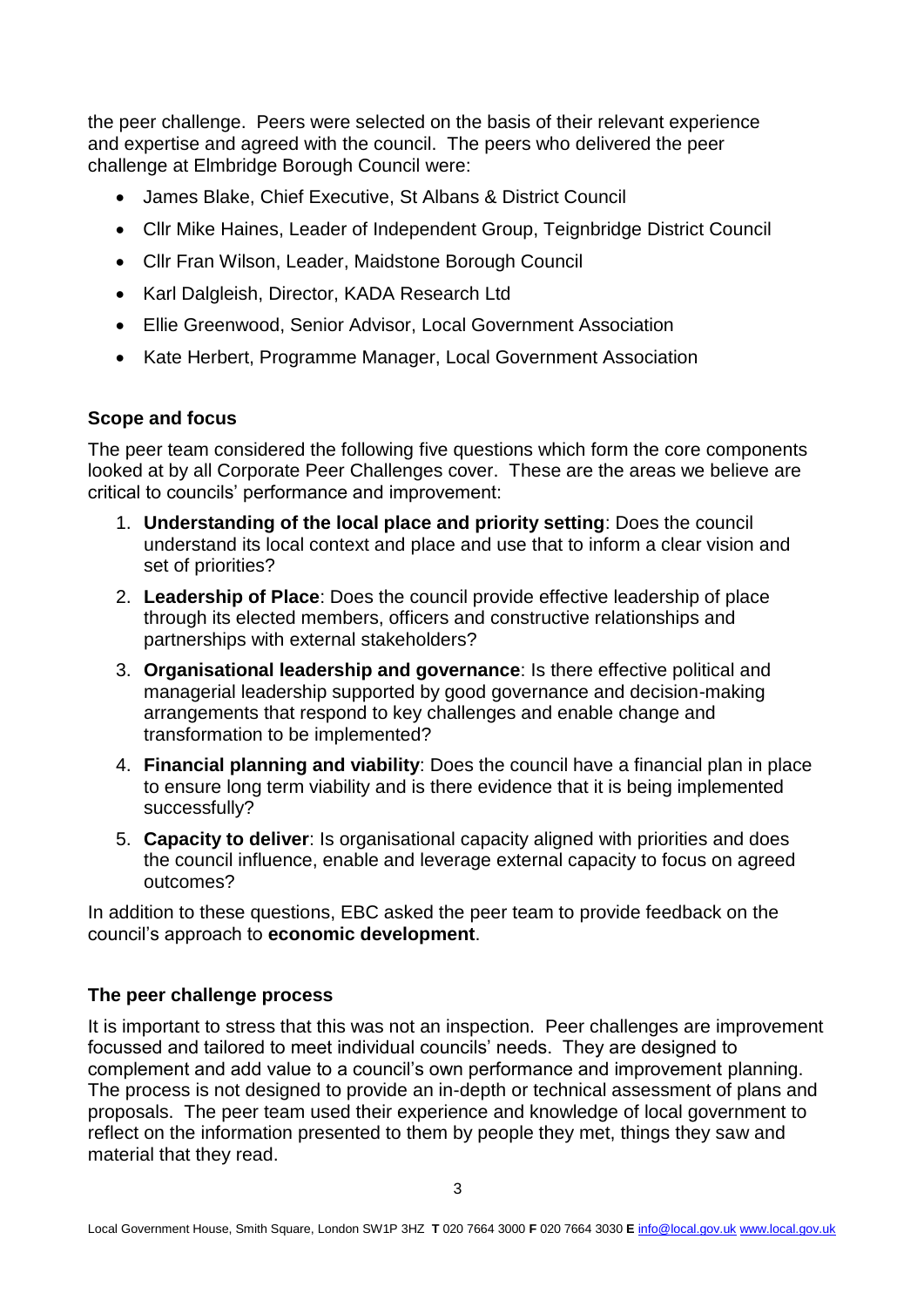The peer team prepared for the peer challenge by reviewing a range of documents and information in order to ensure they were familiar with the council and the challenges it is facing. The team then spent 3 days onsite at Elmbridge Borough Council, during which they:

- Spoke to more than 85 people including a range of council staff together with councillors and external partners and stakeholders.
- Gathered information and views from more than 30 meetings, visits to key sites in the area and additional research and reading.
- Collectively spent more than 180 hours to determine their findings the equivalent of one person spending more than 5 weeks in Elmbridge Borough Council.

This report provides a summary of the peer team's findings. It builds on the feedback presentation provided by the peer team at the end of their on-site visit (14<sup>th</sup> to 16<sup>th</sup> June 2017). In presenting feedback, they have done so as fellow local government officers and members, not professional consultants or inspectors. By its nature, the peer challenge is a snapshot in time. We appreciate that some of the feedback may be about things the council is already addressing and progressing.

# **4. Feedback**

## **4.1 Understanding of the local place and priority setting**

Members and officers of Elmbridge Borough Council (EBC) have a very strong sense of the different places and communities across the borough and a strong basis of engagement activity. As a matter of course, EBC engages with residents more proactively than many councils, and there is an opportunity to bring a more strategic focus to this work, and this is explored below.

Cabinet members are clearly passionate, care a great deal about the people they represent, and want to get things done at a local level. It was clear to the peer team that the administration is ambitious for Elmbridge. In its first year the new administration made a deliberate choice to focus on a small number of tangible and visible priorities to demonstrate to residents what can be delivered. Although understandable, this does mean that there has been a limited focus by members on longer-term strategic goals for the borough as a whole. It was apparent to the peer team that members of the Cabinet are confident about the priorities they want to focus on going forward and therefore in a position to look to the longer-term, larger-scale vision for Elmbridge. Work is just beginning on developing the vision and priorities for 2018-2023 to provide a clear road map for the council.

There is a strong base of community engagement activity led by the council which is admirable. There are opportunities to do more in this area and to bring a strategic focus to this work. For example, the work to develop a new vision in itself will provide an opportunity to make stronger connections with local people. Drawing together the strong sense of local identity that exists in the various town and villages across the borough into a vision for the place of Elmbridge as a whole will help the council create a strategic plan for the borough that can be shared with members, staff, local people and partners.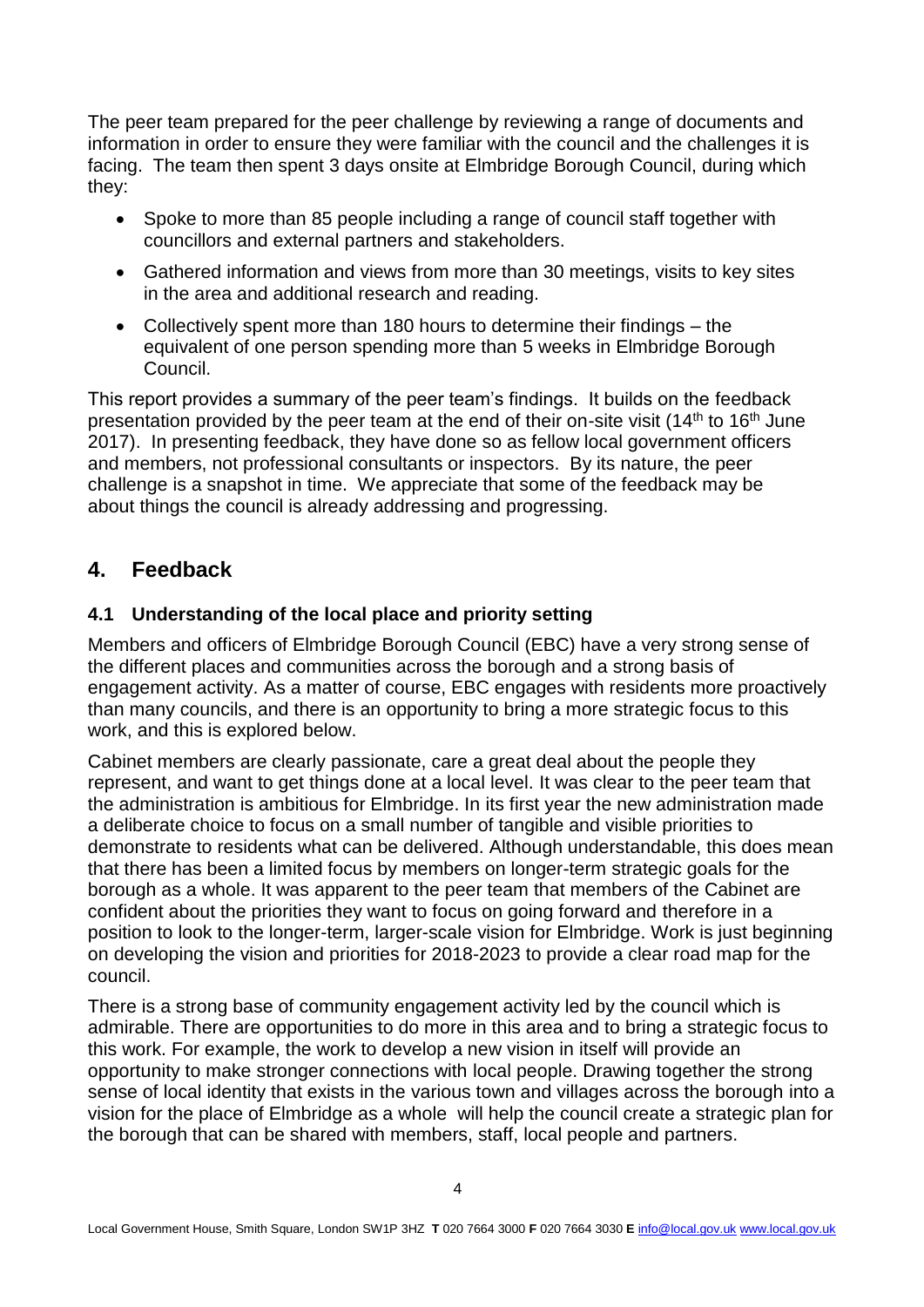There is also an opportunity for the council to be more prominent in promoting the good work it is doing and to lead key campaigns related to council priorities, capitalising on new media channels.

#### **Recommendations**

- Use the new 5 year vision work to bring members, officers, partners and residents together around a clear set of priorities that are both strategic in scope, and local in impact
- Build on the good practice examples of effective community engagement across the council, and involve residents and partners in shaping the new vision, for example public facing cabinet roadshows
- Develop a proactive communications strategy linked to the new vision, to include more significant use of campaigning, new media channels (videos, stories, hashtags, awards), and publicising achievements

## **4.2 Leadership of Place**

Elmbridge Borough Council is seen as a good partner across the board – within the borough, by neighbouring borough councils, the county council, and beyond. The Leader attends the Surrey Leaders meetings and has recently reviewed his other commitments outside the council to be able to give more time and capacity in order to widen the reach of his role. The Corporate Management Board are well-respected, and have the confidence of the residents and partners the peer team interviewed. There is good engagement by senior officers and members with partner networks and organisations.

The council employs a collaborative approach to issues of shared concern, for example the older people forum, work with police, and interfaith work. The peer team heard a number of examples of the council leading and driving partnership projects, including work around Family Support, the joint waste contract, and the development of the new sports hub.

It would be worth the council considering how it can ensure it is undertaking its strategic thinking and horizon scanning in a holistic 'whole place' way, as well as focusing on short term delivery and local areas. It would be helpful for EBC to consider re-establishing a strategic partnership vehicle that could serve this purpose. This might be a formal strategic partnership or some other mechanism where partners could collectively develop and commit to strategic policy and undertake joint problem solving across the borough. This would also help the council increase its 'place shaping' and enabling role, by creating opportunities for partners to come together to talk to each other, and not just the council. As an example, the peer team interviewed some partners who had never met each other before, despite working in complementary fields. There is an opportunity for the council to act as a broker and enabler in such situations.

The peer team was not clear about the extent to which the council champions and takes forward wider issues of concern to local people, especially if these are issues that do not fall within the remit of the borough council. These might be, for example, around local rail services, or street lighting Good examples exist of where overview and scrutiny have done some valuable work on such issues (eg rail services and Heathrow). Given that residents often look to their local council as the port of first call so, as part of clarifying the council's role as the leader of place, it would be worth considering how the council can advocate on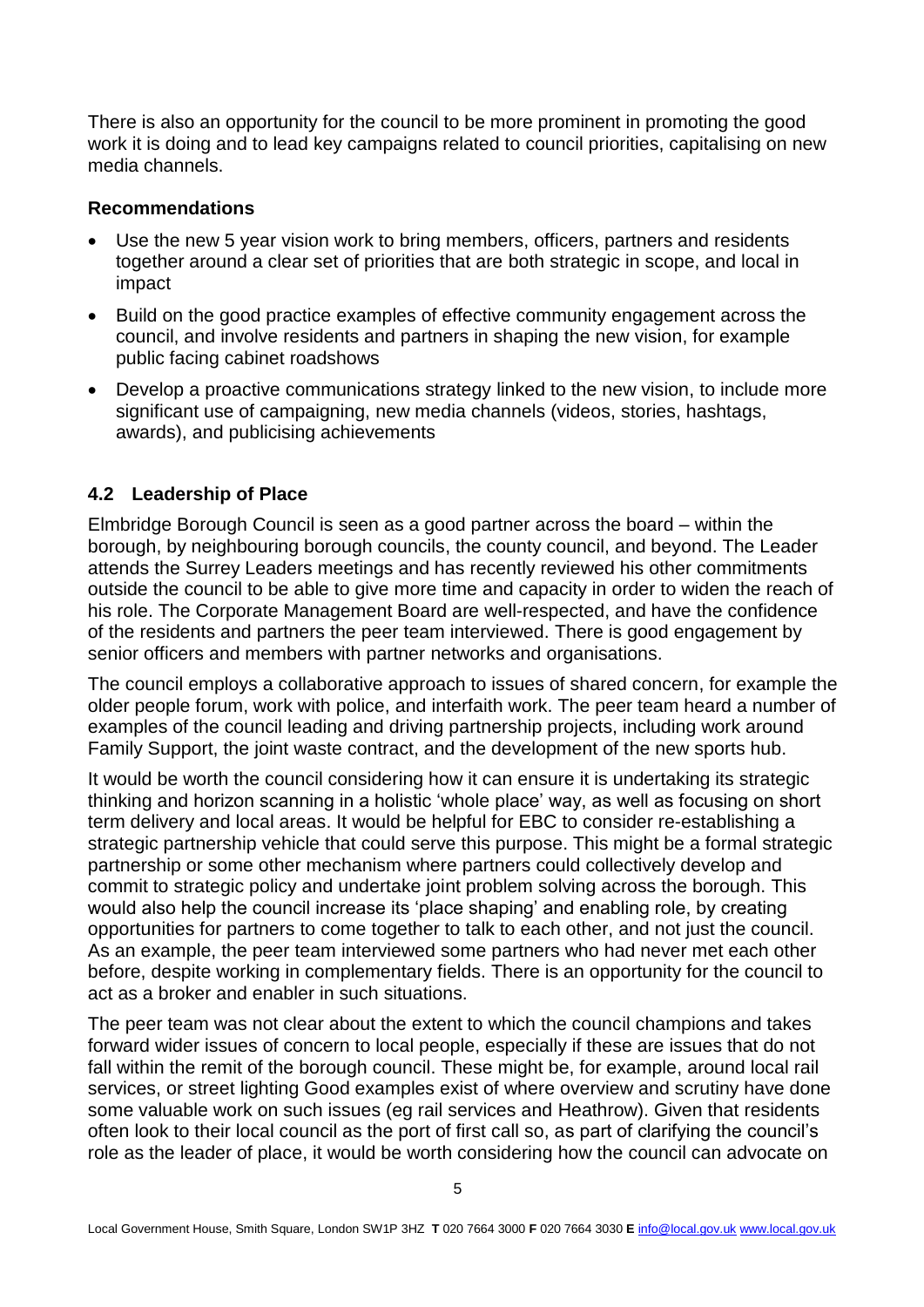behalf of residents on such issues. This might also include a role for overview and scrutiny to continue to investigate and lobby.

#### **Recommendations**

- Re-establish or re-brand to create a clearer strategic partnership to lead the place, perhaps chaired by the leader of the council, to enable wider, strategic and collaborative leadership.
- Campaign on behalf of Elmbridge residents to challenge other organisations to respond to local concerns

#### **4.3 Organisational leadership and governance**

Senior officers making up the Corporate Management Board are well thought of, visible and involved across the organisation. Members are enthusiastic and have worked hard to get up to speed on their portfolios.

Overview and scrutiny is generally seen to be effective, with a wide range of task and finish activity and there are helpful examples of cross-party working groups (for example the cross-party property acquisition group which enables the council to make decisions on acquisitions at speed) to help drive forward key projects. There are opportunities to build upon this cross-party working to help shape policy development, for example through group leaders meeting, and a heavier emphasis on the 'overview' part of overview and scrutiny.

The council has very strong performance monitoring information and a lot of it. It would be worth considering how to simplify this in order to ensure that the performance monitoring reporting arrangements focus on the key issues that concern members and support effective member oversight of key priorities.

The working relationships between officers and members are generally positive. The peer team picked up that there had been some initial tensions in member/ officer relations following the May 2016 elections. This is common following a change of administration as new relationships are established between officers and the new political leadership. Although this is broadly agreed to be settling down, the peer team did hear about some individual instances of tensions remaining.

The relationship between senior members and officers is crucial if the council is to achieve an ambitious agenda. The peer team stressed that officers and members must demonstrate an understanding of and respect for each other's roles and responsibilities. Senior officers need to recognise that a new administration may do things differently both in tone, content and style, compared with previous administrations. Similarly, members of the new administration can have confidence and trust in EBC's strong officer team, and need to avoid getting too involved in operational matters. Maximising the effectiveness of this relationship will be increasingly important as the financial challenges facing all of local government continue to bite. There is a need to prepare the ground now for the difficult decisions which will need to be taken soon (for example on budget setting, and the local plan).

The peer team saw that there are a number of staff who are keen to share ideas to help shape the future direction of the council. It would be helpful to create more opportunities to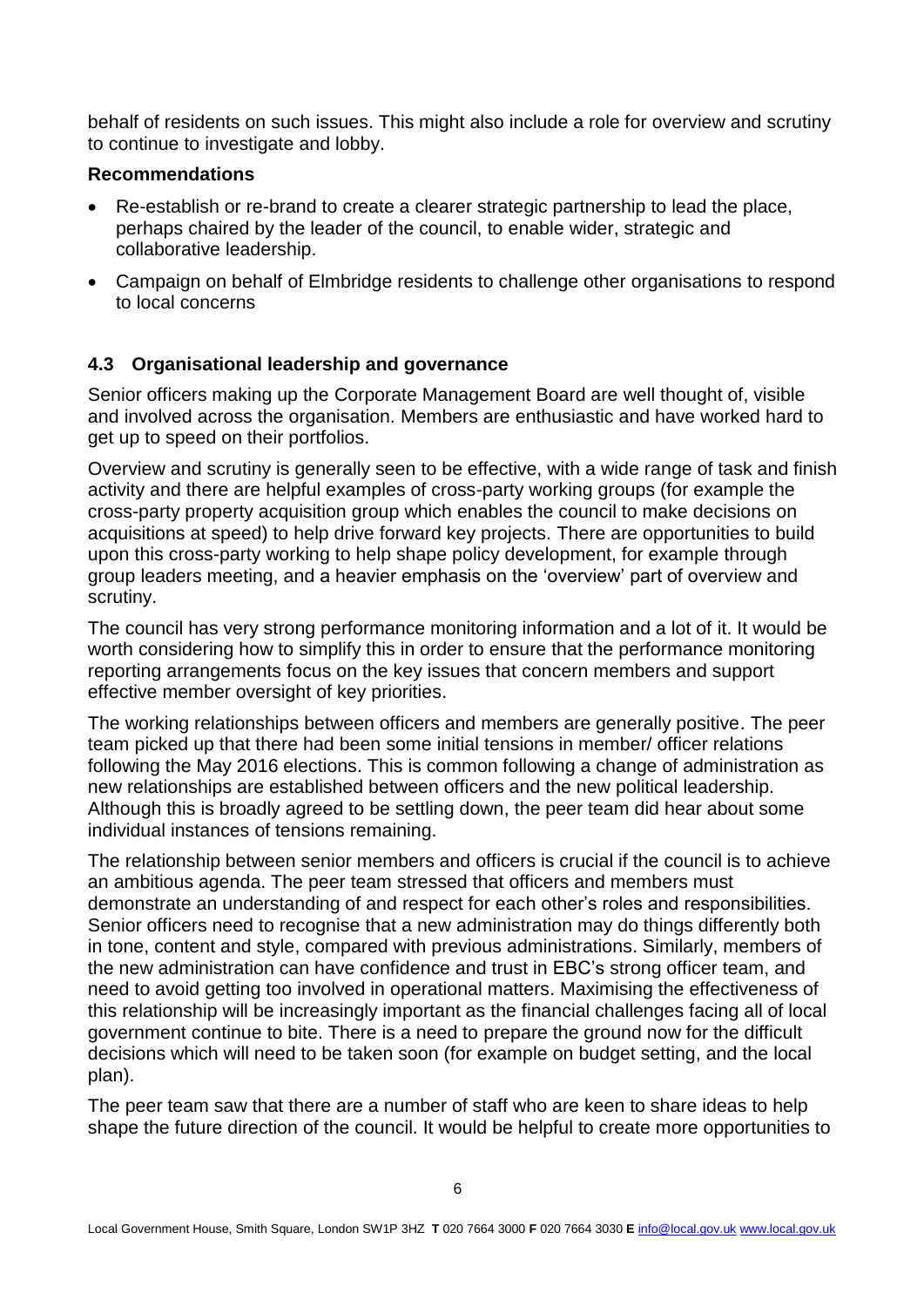enable them to do this, including through more formal opportunities for Cabinet Members to hear directly from staff.

#### **Recommendations**

- Consider setting up meetings of all group leaders to discuss important, but nonpolitically contentious, issues relating to the long-term future of Elmbridge to generate wider buy in
- Create opportunities to involve overview and scrutiny more in 'overview' mode to help get more cross-party consensus into policy making
- Simplify performance monitoring arrangements to ensure effective member oversight of key priorities
- Create more formal opportunities for Cabinet members to hear from staff
- Consider reviewing and refreshing the scheme of delegation
- Introduce a clear programme of locally-tailored political awareness training for officers, and also a workshop for members on how to get the best out of officers.

# **4.4 Financial planning and viability**

It is evident that Elmbridge Borough Council has benefitted from careful and impressive financial stewardship over many years. The budgets – both revenue and capital – are in a comparatively very healthy position, and have benefitted from significant year on year underspends. According to the Residents Panel Survey, an impressive 75% of residents think the council provides value for money.

EBC has effectively used the council office building to generate income accommodating three commercial tenants, with Surrey County Council, Surrey Police and Elmbridge Building Control Mutual all paying rent. The new joint waste service – although only recently launched when the peer team was on site – will also generate savings on top of delivering a better service. The council is sensibly looking down the line to plan for the impact of potential Surrey County Council decisions, for example the reduction in funding for community centres.

The council's financial situation means that it has managed to avoid doing things that other councils have had to do to balance their books. This provides a strong basis for EBC to 'weather the storm' ahead. It also gives the council choices. There are opportunities that the council could now look to exploit to generate more income and change the way some services are delivered to relieve pressures on council tax and protect wider services. It is also important to flag that the council's strong financial position could lead to EBC putting off tough decisions, and care should be taken to mitigate against this. The new vision exercise will need to dovetail with the medium term financial strategy to ensure that resource allocations support organisational priorities, and the peer team recommend moving to a detailed three year budget planning exercise.

The council's investment strategy is now paying dividends and investment in property is now becoming more strategic, with plans in train to diversify the council's portfolio and to combine sites for housing. The property acquisition member working group works well to drive the programme forward. It would be worth considering working jointly with Surrey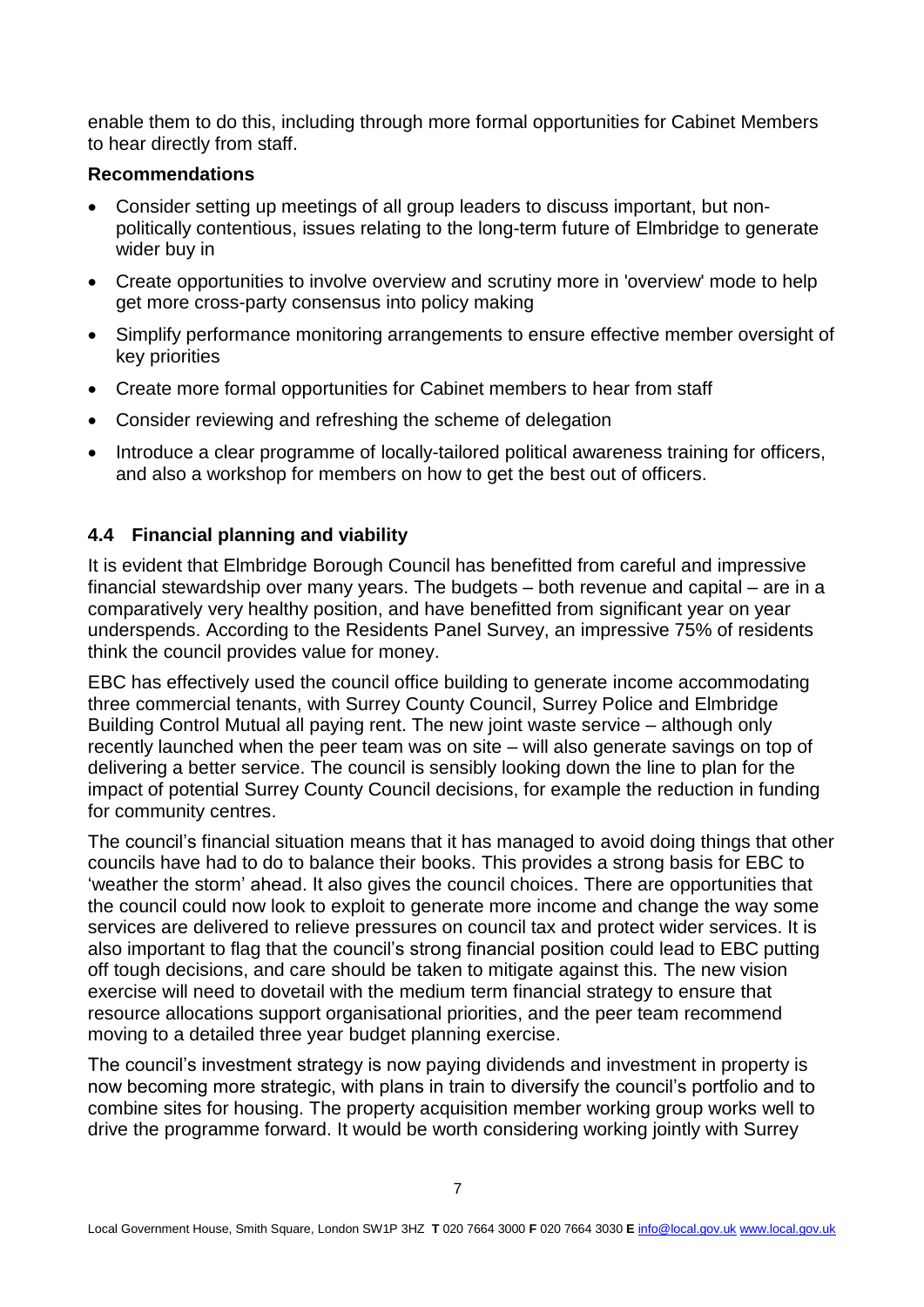County Council on property (for example, through One Public Estate) to develop a joint land and asset strategy to help accelerate delivery of investment.

It was not clear to the peer team what the council's view is regarding commercialisation outside of investment in property. There is a need to have a strategic view as there are more routes that could be pursued, supported and driven by an agreed strategic approach to commercialisation for the whole organisation. The council might consider setting up a commercial board with key members and officers to oversee and drive this work.

Similarly, the council's appetite for risk was not clear to the peer team and the council should undertake an exercise to determine this, in line with council strategic priorities. It is also essential to ensure appropriate risk monitoring arrangements, including member oversight, for example through quarterly reporting. On both of these issues, there are opportunities to learn from how other councils have already done this so that EBC can benefit from their learning.

#### **Recommendations**

- Develop detailed 3-year financial planning exercise linked to the new vision exercise
- Explore how to work jointly with Surrey County Council on property to develop a joint land and asset strategy
- Develop a commercialisation strategy for the council, and consider setting up a Commercial Board with key members and officers linked to budget planning.
- Ensure that the council has the necessary skills to support the commercial agenda
- Determine the council's appetite for risk, in line with council strategic priorities, with appropriate risk monitoring arrangements.

#### **4.5 Capacity to deliver**

The culture of the organisation is generally described as friendly, inclusive, hard-working, enthusiastic, progressive and approachable. The peer team met a number of passionate and positive staff who see EBC as a good employer, a 'can do' organisation, and a council that takes care of its staff. This is evidenced by continued investment in the learning and development budget, and staff the peer team met said they felt motivated and supported by the organisation. It was noted however that there has been inconsistent take up of learning and development opportunities. Managers need actively to encourage staff to take up these opportunities and staff need to make the most of this offer.

Staff told the peer team that they feel the council is well-run and that the CMB has a strong organisational grip. This positivity from staff is reflected in the council's staff survey results. The peer team noted that staff sickness and turnover statistics for Elmbridge Borough Council are slightly higher than average, which appears to be odd given the positive culture at EBC, and the council may wish to explore this further. Discussions with the staff suggested that this may be due to stress caused by changes associated with cuts and austerity. Staff felt that there was management awareness of this, as the council had already taken steps to put in place support around wellbeing.

Communications with staff are generally good, with a number of ways in which the organisation engages with staff, for example the use of staff forums, intranet, and staff lunches. However, communication flows are sometimes inconsistent and the council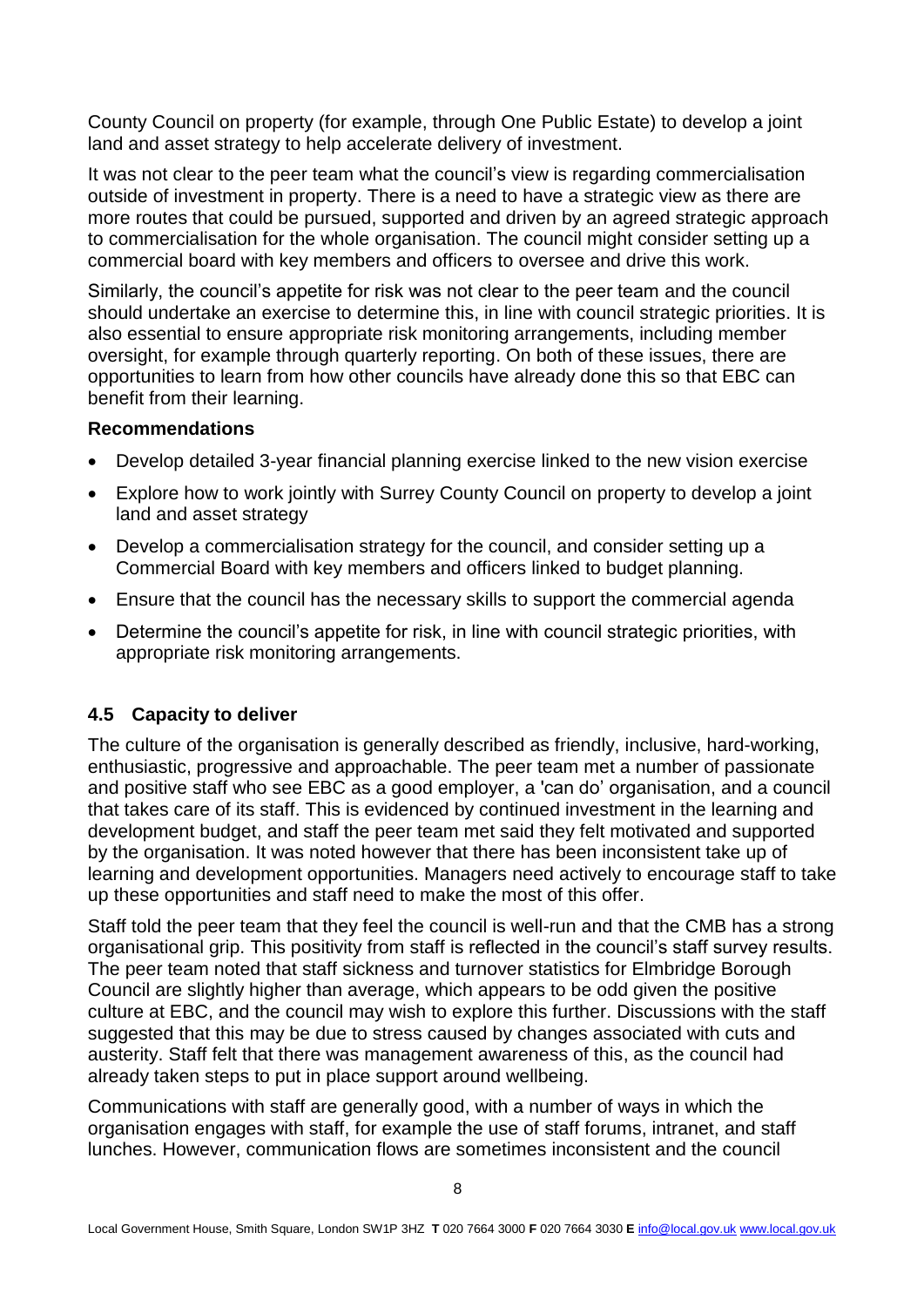should ensure this is addressed. Again, it appears that there is already recognition of this as the peer team heard that communication skills training is being planned.

There are a number of cross-departmental working groups at different levels, such as the culture group and leadership group, although attendance is sometimes sporadic (for example departments are not always represented at the communications group). These, along with cross-department training opportunities, are used to help to break down silos which is to be commended.

Staff have a strong appetite to step up and lead more. The leadership group is one way of galvanising this capacity, but it would be worth considering how EBC can do more to empower staff at all levels. For example, are heads of service and managers involved enough in priority setting? Are there opportunities through the new vision exercise to engage staff across the organisation more? Could heads of service attend the culture group periodically? How is the council ensuring that succession planning and knowledge transfer is well-established, especially where the council has single points of expertise?

The council is clearly capable of delivering complex, multi-disciplinary projects, as evidenced by the development of the sports hub. However, the peer team picked up that project management is a little inconsistent across the organisation. EBC should consider how to tighten this up to ensure that the delivery of projects is not compromised as a result.

The peer team heard a number of times about frustrations caused by the council's IT infrastructure and this warrants some attention.

#### **Recommendations**

- Consider the scope for CMB to delegate more might there be a role for the reestablished Leadership Group, for example?
- Ensure that all Departmental members of the Communications group attend regularly to ensure representation across all departments
- Develop a consistent approach to project management, capitalising on skills you already developed internally
- Consider how to increase take up of learning and development opportunities

# **4.6 Economic Development**

Elmbridge is starting from a position of strength. The borough has a dynamic and successful economy, with a highly skilled workforce, and a high number of business startup. The area is generating significant business rates, and there are a number of major assets across the borough. It was clear to the peer team that the council's approach to and pace of economic development has improved significantly over the last two years, including appointing a dedicated Economic Development Officer to support the wider team. All this work has culminated in the *Building a Smarter Future* strategy document and a vibrant civic improvement agenda in town centres.

EBC has forged good relationships with local business networks, the Enterprise M3 Local Enterprise Partnership, and Surrey County Council, and has recently established a local business leaders board. The Community Infrastructure Levy scheme is being directed to local priorities and infrastructure, and is a helpful tool in engaging businesses strategically. There is clear evidence of EBC playing a range of roles in economic development –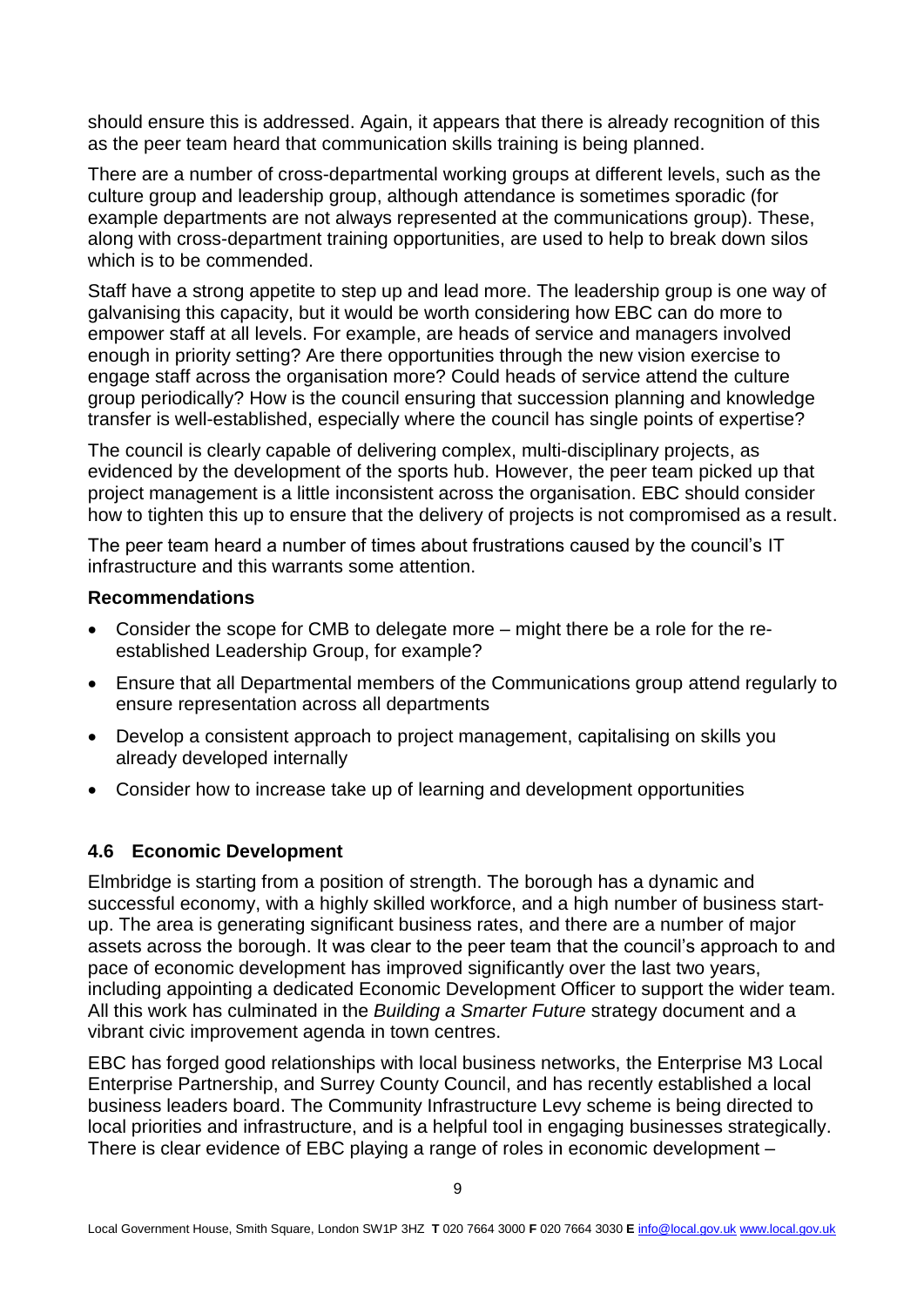'steering and cheering' for business, supporting and enabling local businesses, and lobbying on issues of concern. While there is clearly a lot of activity going on, the peer team struggled to find a clear, written down expression of the council's strategic aims and objectives underpinning its work on economic development. For example what is the strategic vision for Elmbridge's economy? What kind of economy will Elmbridge have in the future and for what purpose? What kind of development is needed to support the achievement of this vision? What are the implications for business, infrastructure and skills?

There is a need to ensure greater visibility both within the council and outside on economic development activity and support greater read across to other policy areas. It is valuable to continue to increase member involvement in economic development plans and activities.

Strengthening the council's position on economic development would enable EBC to make the most of opportunities to promote Elmbridge on this agenda and to attract investment to the borough in a focussed and planned way, which supports wider council priorities. Indeed, the strategic vision work gives an opportunity to link together economic development plans with the property acquisition strategy, housing, regeneration and Local Plan priorities.

#### **Recommendations**

- Use the wider vision exercise to provide an opportunity to clarify the vision for the Elmbridge economy
- Involve members and others, including businesses, in developing a clear, written overarching economic strategy, supported by position statements in key areas, with clear links between aims, evidence and objectives, and a strong economic narrative
- Explore opportunities to expand economic development to incorporate other complementary work areas, for example sport, workforce skills
- Ensure clear and visible leadership from Cabinet on this agenda and greater promotion and communication of economic priorities
- Need to 'steer, cheer and enable' strategic investments, for example masterplanning on key strategic sites, identifying and promoting investment priorities
- Articulate more clearly the inward investment proposition to attract high quality investment opportunities to Elmbridge

# **5. Next steps**

#### **Immediate next steps**

We appreciate the senior managerial and political leadership will want to reflect on these findings and suggestions in order to determine how the organisation wishes to take things forward.

As part of the peer challenge process, there is an offer of further activity to support this. The LGA is well placed to provide additional support, advice and guidance on a number of the areas for development and improvement and we would be happy to discuss this. Mona Sehgal, Principal Adviser is the main contact between your authority and the